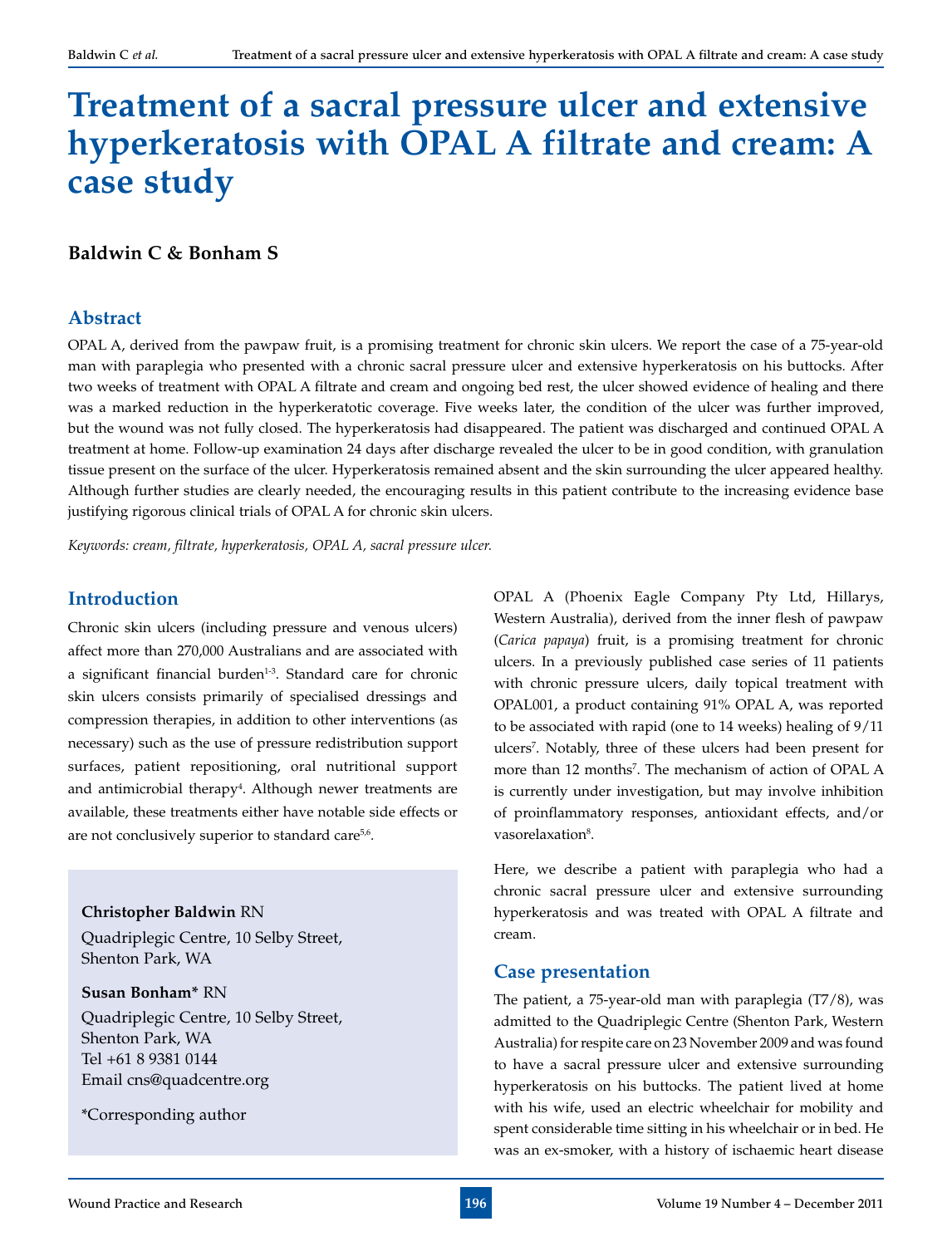(1993), for which he received a coronary artery bypass in 1995 and ongoing antihypertensive and antihyperlipidaemic medication. The patient had a five-year history of non–insulin dependent diabetes, which was managed by antidiabetic medication and lifestyle modification. Other notable features included regular epistaxis, neurogenic and spasmodic pain, partial hearing loss, and allergies to sulfamethoxazole/ trimethoprim and penicillin. In consultation with a general practitioner and dermatologist, the condition on his buttocks had been diagnosed as psoriasis and he had received over two years of ongoing treatment with Waxes ointment (tincture of benzoin and sulphur). The patient had no obvious cognitive or behavioural problems on admission, his vital signs were normal (temperature, 36ºC; blood pressure, 116/63 mmHg; respiratory rate, 18 breaths per minute; pulse rate, 78 beats per minute), and oxygen saturation was 90%. The patient was found to be anaemic and vitamin D deficient.

#### **Investigations**

On 25 November 2009, the patient was transferred to the Royal Perth Hospital for a plastic surgery consultation on the sacral pressure ulcer. At this time, biopsies of the keratotic material surrounding the ulcer were taken from the lower, middle and upper regions of the patient's left buttock.

The middle and upper biopsies were similar, with no viable epidermis or dermis, or evidence of inflammation, fungal elements or malignancy. Anucleate keratotic debris was present and several bacterial colonies were isolated. The lower biopsies revealed variable hypergranulosis, irregular psoriasiform hyperplasia, and superficial dermal fibrosis extending vertically to the dermal papillae. There was no evidence of epidermal thinning, epidermal or dermal inflammation, malignancy, or fungal elements. Keratinocytes were typical in appearance. The lower biopsies had characteristics consistent with a diagnosis of lichen simplex chronicus.

The patient remained at the Royal Perth Hospital for two days before being transferred back to the Quadriplegic Centre, where he was placed on an air mattress and regularly rotated from side to side.

#### **Treatment**

Treatment with OPAL A products (Phoenix Eagle Company Pty Ltd, Hillarys, Western Australia) was started on 1 December 2009 (Figure 1.1). OPAL A filtrate (0.5 ml) was applied daily, directly on the ulcer using ribbon gauze before the ulcer was covered with non-adherent Telfa dressing. OPAL A cream was applied to the tissue surrounding the

pressure ulcer and 2 cm beyond the area of hyperkeratosis. The patient remained in bed (on an air mattress, with sideto-side rotation) while receiving OPAL A treatment, but was allowed access to the bathroom.

# **Outcome and follow-up**

After two weeks of OPAL A treatment, the ulcer showed evidence of healing and the hyperkeratosis had diminished markedly (Figure 1.2). The ulcer and hyperkeratosis continued to improve with ongoing OPAL A treatment (Figures 1.3–1.5). The patient requested to be discharged on 5 January 2010 and was given OPAL A cream, but not OPAL A filtrate, for use at home. Plastic surgery was not considered a necessary treatment option at this time. The patient was advised to continue bed rest until the ulcer had healed. Regular home follow-up examinations were performed by the Quadriplegic Centre community clinical nurse after the patient was discharged.

The condition of the ulcer continued to improve (21 January 2010, Figure 1.6) after the patient was discharged from the Quadriplegic Centre. However, on 27 January 2010, the condition of the ulcer had worsened. The patient was provided with OPAL A filtrate and the appropriate application procedure was demonstrated to his wife. The patient was reexamined on 29 January 2010, at which time the ulcer appeared larger, but no deeper, than during the previous week. There was no necrotic tissue in or around the ulcer, nor was there evidence of slough or exudate. Granulation tissue was evident on the surface of the ulcer, the skin surrounding the ulcer appeared healthy and the hyperkeratosis had not reappeared. The patient was advised to continue daily treatment with OPAL A filtrate and cream and to avoid exerting pressure on the affected area.

The patient was readmitted to the Quadriplegic Centre on 10 June 2010 for respite care. Examination at this time revealed that the hyperkeratosis had not reappeared, but that the pressure ulcer had not healed. The patient reported that he had only been using OPAL A cream, but not the filtrate, and that the ulcer was currently being dressed using an antimicrobial barrier dressing. As the patient was not consistently using OPAL A cream and filtrate, supply of these products was withdrawn.

#### **Discussion**

The chronic sacral pressure ulcer and surrounding hyperkeratosis highlighted in this case study were the result of the patient sitting for extended periods of time. The patient also had a history of cardiovascular disease and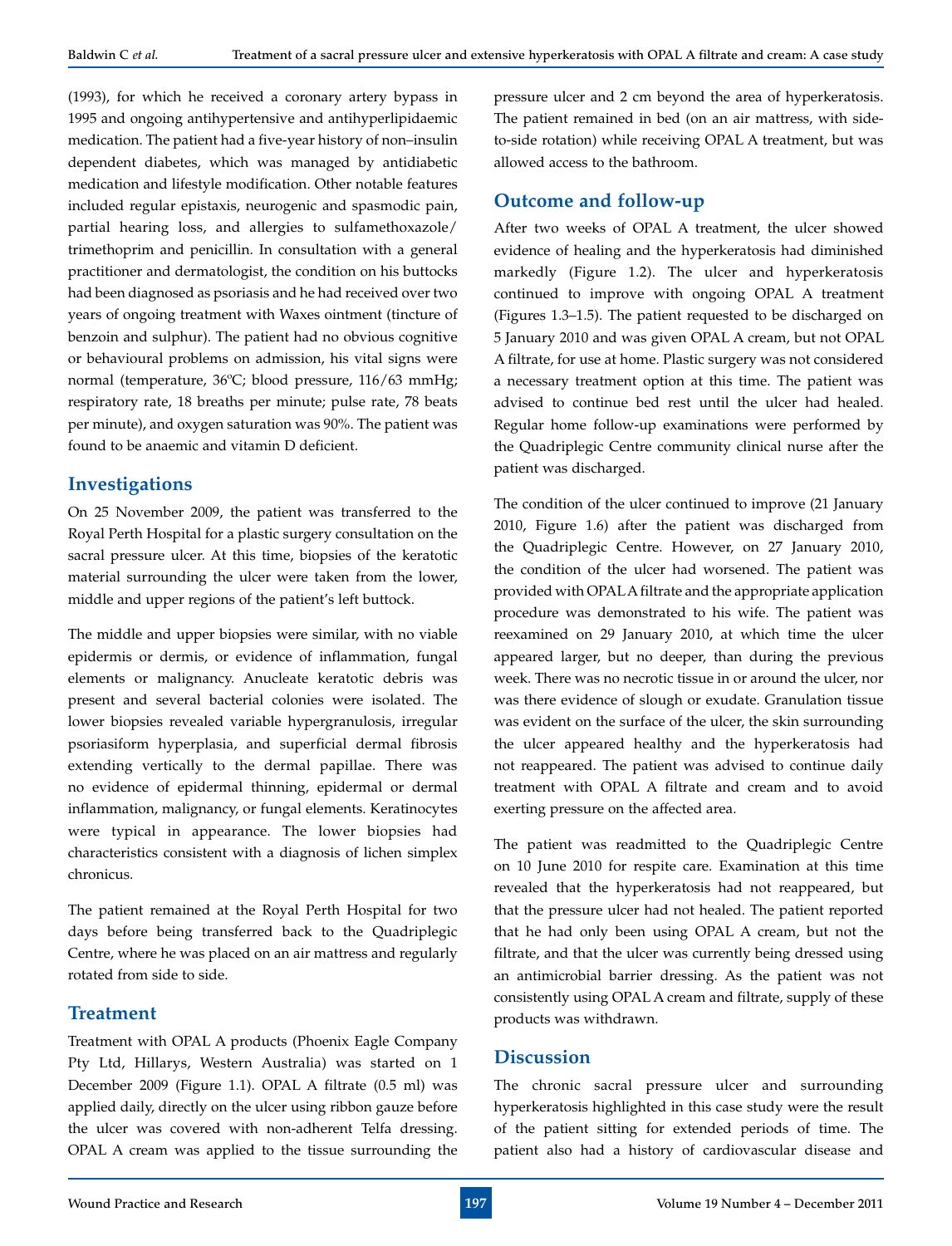

*Figure 1. Sequential photographs of the patient's sacral pressure ulcer and buttocks before treatment (1.1), during treatment with OPAL A filtrate and cream at the Quadriplegic Centre (1.2–1.5), and during treatment with OPAL A cream at home (1.6). (1.1) Photograph taken on 1 December 2009. Note the extensive hyperkeratosis on the patient's buttocks surrounding the sacral pressure ulcer. (1.2) Photograph taken on 14 December 2009. (1.3) Photograph taken on 21 December 2009. (1.4) Photograph taken on 29 December 2009. (1.5) Photograph taken on 4 January 2010. (1.6) Photograph taken on 21 January 2010.*